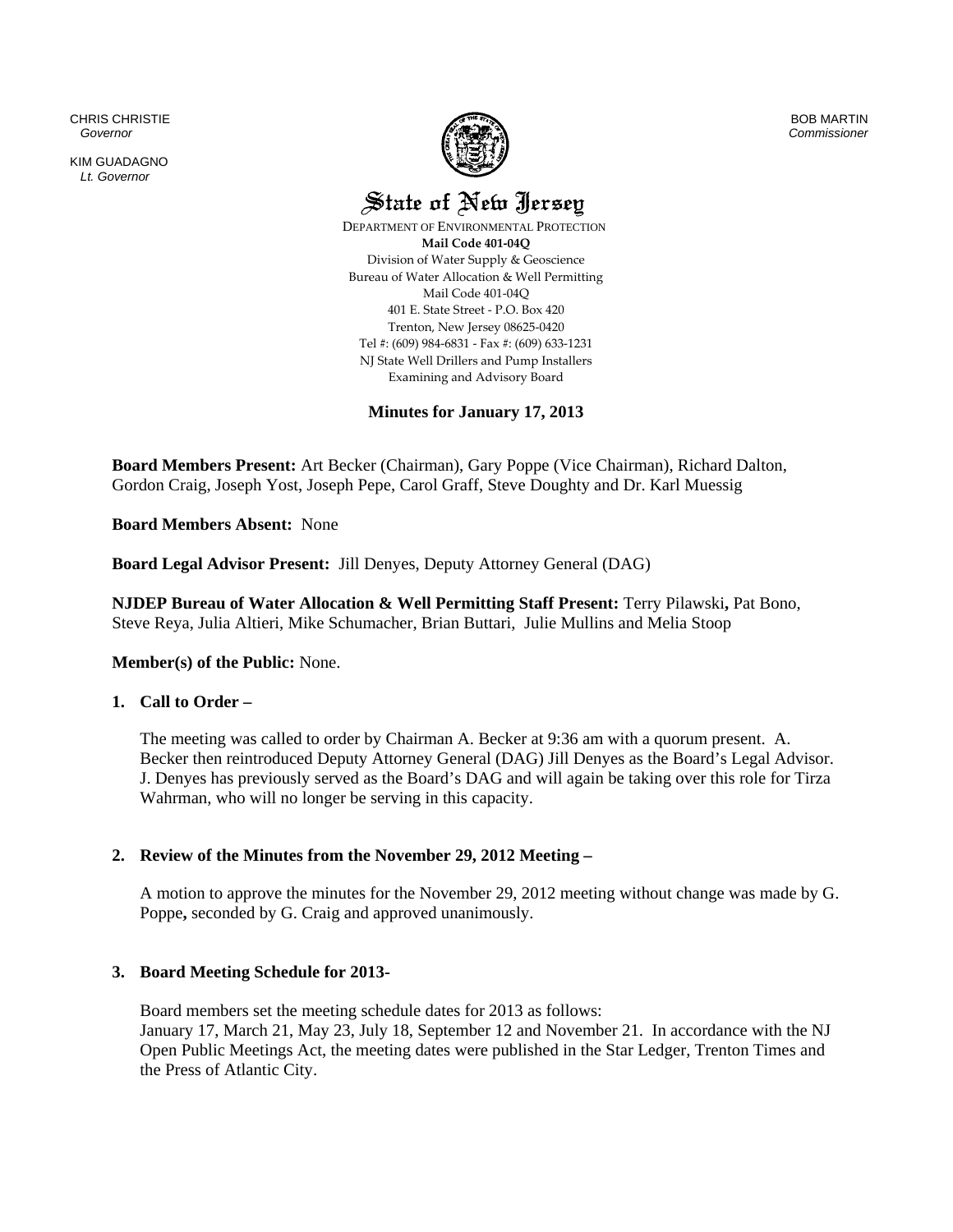The 2013 well driller and pump installer exam schedule was provided to Board members. The 2013 exams will be held on: April 3, June 12, October 2 and December 11.

# **4. Review and Certification of Exam Applicants for the December 12, 2012 Master, Journeyman, Journeyman B, Monitoring, Soil Borer and Pump Installers Exams –**

**Master** – A motion to approve all listed applicants for the exam was made by G. Poppe, seconded by J. Yost and approved unanimously.

**Journeyman -** A motion to approve all listed applicants for the exam was made by C. Graff, seconded by S. Doughty and approved unanimously.

**Journeyman B** – A motion to approve all listed applicants for the exam was made by A. Becker, seconded by R. Dalton and approved unanimously.

**Monitoring** – A motion to approve all listed applicants for the exam was made by G. Poppe, seconded by C. Graff and approved unanimously.

**Soil Borer** – A motion to approve all listed exam applicants was made by G. Craig, seconded by K. Muessig and approved unanimously.

**Pump Installer** – A motion to approve all listed exam applicants was made by J. Pepe, seconded by G. Craig and approved unanimously.

# **5. Review of the Pump Installers Exam Surveys completed by Applicants who took the October 3, 2012 Exam-**

S. Reya updated the Board on the results of the latest round of Pump Installer Exam Surveys that were submitted by applicants who took the October 3, 2012 exam. Unfortunately only four (4) exam candidates sat for the exam and only two returned a completed survey, which provided very little data on the work experience and study preparation of the applicants. Board members suggested revising a few questions on the survey to learn more about the work experience of the applicants (such as rewording question #6 on page 1, to make it the same format as question #3 on page 2, as suggested by S. Doughty). It was also suggested that the survey be altered to include the name of the individual completing the survey. **Board members requested that S. Reya send out an electronic copy of the survey to all members for updating. Board members will then email back suggested revisions,**  which will be compiled by S. Reya for final review at the March 21<sup>st</sup> meeting.

# **6. Well Driller and Pump Installer Licensing Update-**

S. Reya discussed a chart compiled by J. Mullins, which depicted the average number of years of experience that applicants have acquired before taking the Pump Installer exam. This data revealed the fact that on average, applicants have over five (5) years of experience in the pump installation industry. Although it would appear the average test candidate has more than sufficient experience in the field prior to sitting for the exam, the pass rate for this exam is only around 20 percent. Based on this information, S. Reya raised the possibility that raising the minimum experience required from one to two years may still not be enough to significantly raise the passing rates for this exam as anticipated. (Raising the experience requirement for pump installers can only be accomplished via a rule change.) There was general agreement between Board members and DEP staff that more emphasis on the study guide materials and the educational component will be necessary to improve the passing score.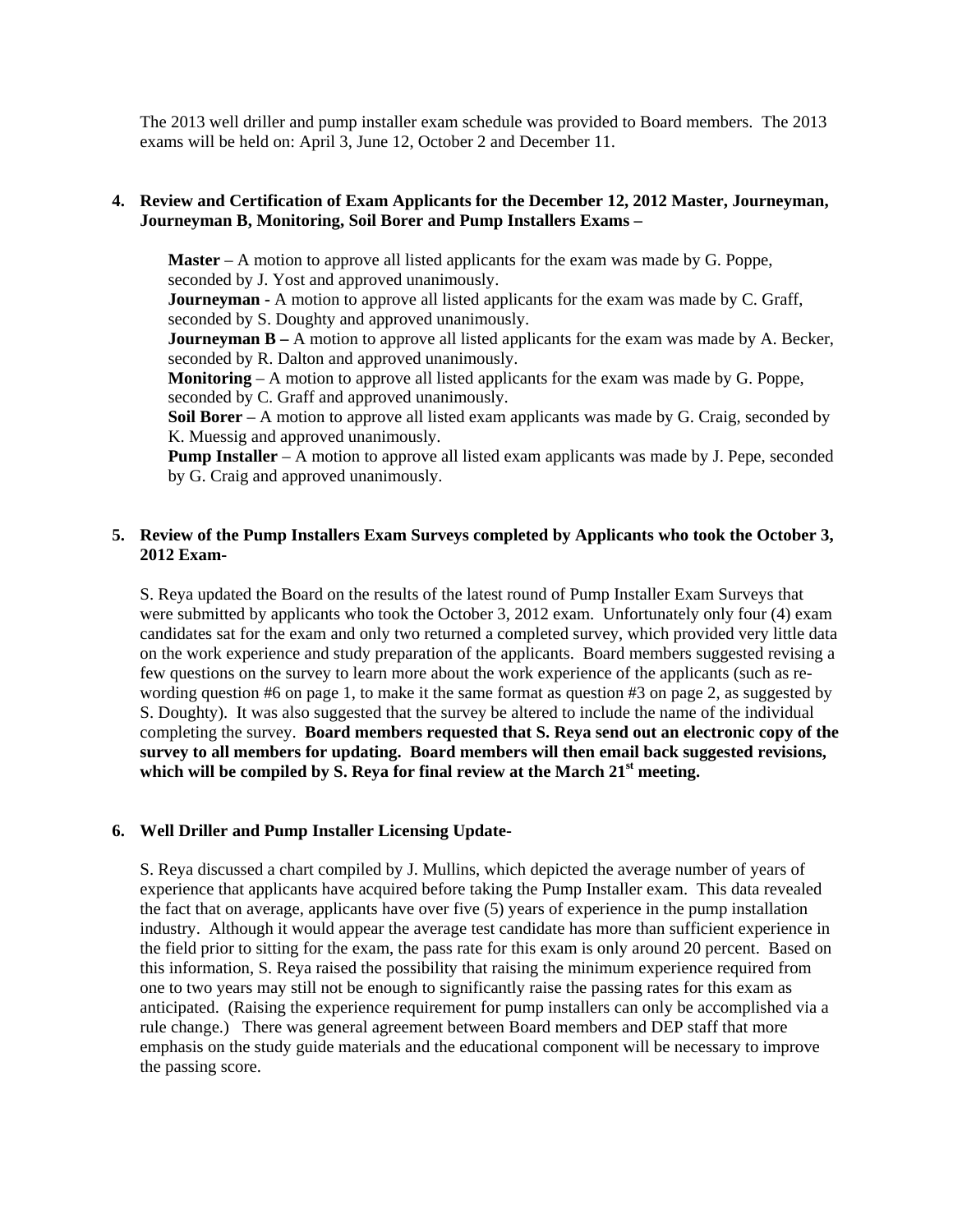J. Mullins next presented a chart showing the past five (5) years of initial (non-renewal) licenses for all classes of driller and pump installer licenses. The number of new licenses issued in fiscal year 2012 was 37, which was significantly lower than the 51 issued in 2011. The five year average is 44 licenses issued annually. This information was compiled in response to a recent request from the NJ Department of Labor, which performs an annual audit of all state issued licenses.

# **7. Pump Installer Study Guide for Regulatory Section of Exam-**

In an effort to counter the extremely high failure rate exhibited by Pump Installer Applicants, J. Mullins compiled all applicable regulatory study material into one ten page study guide. The study guide contains all applicable text from the Well Construction Regulations, N.J.A.C. 7:9D, as well as two links for obtaining the "NJ Board of Public Utilities Underground Facilities: One-Call Damage Prevention System" and the "NJ Underground Damage Prevention Program: A Guide to Safe Excavation Practices in New Jersey." The purpose of her draft study guide is to narrow down the regulations that should be studied by Pump Installer Applicants, as it has often been stated that much of N.J.A.C. 7:9D applies to well drillers, not those who solely want to install and service well pumping systems. J. Mullins stated that by using the new study guide she was able to take the regulatory portion of the test as an open book exam and answer all questions correctly except one, which was geared toward having some knowledge of field safety. Therefore, she felt that if she could find the answers within this condensed guide and correctly answer most questions, while never having worked in the industry, most applicants should find it easier than studying the entire 60 page regulation. Board members were extremely pleased with this study guide and suggested that it be added to the Bureau website and included with all Pump Installer, Journeyman, Journeyman Class B and Master Exam Study packets that are sent out by the Bureau. Members also felt that local county and municipal inspectors could benefit from the guide, as the concise guide spells out pump installation regulatory requirements within 10 pages, rather than the full 60 page well construction regulations.

#### **8. Discussion on the Geothermal Guide Module-**

The recent exam workgroup session with Board volunteers G. Craig, A. Becker and S. Doughty resulted in the development of a comprehensive NJ Regulations module for the Vertical Closed Loop Geothermal Driller license that will ultimately be administered by NGWA, according to S. Reya. Board volunteers will also be staying after today's Board meeting to work on the Journeyman/Journeyman B NJ Regulatory module. S. Reya stated that once complete, the only two licensing exams requiring review and formatting into NGWA format will be the Master and Dewatering exams. He thanked all Board members for their continuing assistance with this task.

# **9. Enforcement Activities- Julia Altieri.**

J. Altieri spoke about three main active enforcement cases on which the Department is currently working:

1.) A case concerning a domestic unpermitted well drilled by Michael Kavlunas from Total Quality Drilling. Mr. Kavlunas had personally appeared at a Board meeting in May 2011 to discuss the decommissioning of this well. J. Altieri noted that the Department has been working with Mr. Kavlunas and his legal representation to address the still open well. If these attempts fail, a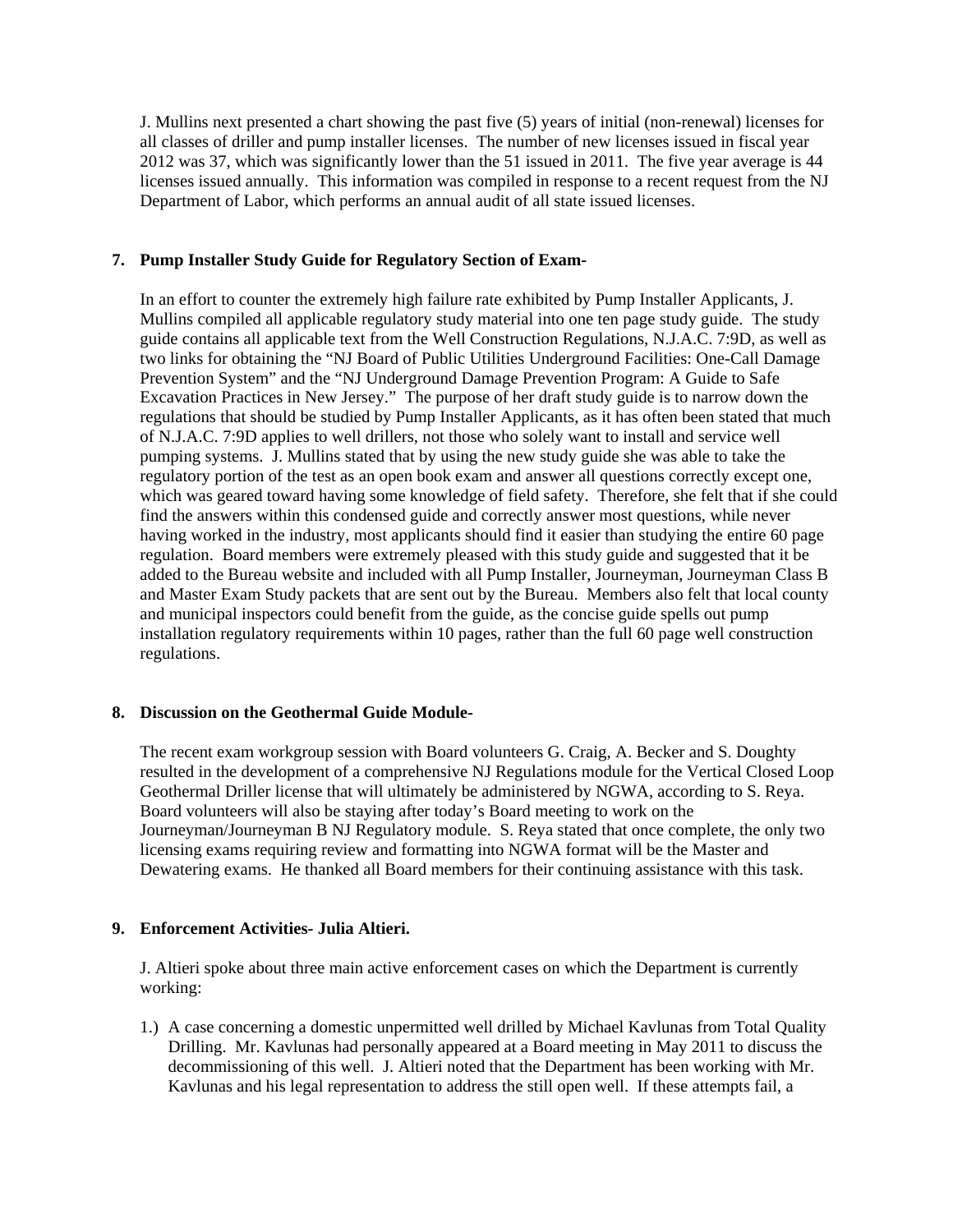hearing date has been set for February  $4<sup>th</sup>$ . The Department is working to attempt to resolve this situation prior to this date.

- 2.) J. Alteria reported that the Department is close to a final settlement in a case where the Department has ordered a driller to decommission three domestic wells that were installed without permits. Two of those wells are located in an area of salt water intrusion, meaning that additional construction requirements would have included double casing the well and the use of a salt water (cement based) grout. J. Altieri indicated that the Department and well driller have reached a resolution on the proper decommissioning and subsequent replacement of all three wells. Of the utmost importance to the Department was an agreement to have the driller completely over drill and decommission the wells. As a result, the Department has been willing to reduce the fines assessed against the well driller. The Bureau intends to send staff to witness the decommissioning of these wells to ensure full compliance.
- 3.) In a third situation, the Department is working with a driller to arrange for the decommissioning of a public community supply well. Based on the submitted well record and subsequent information submitted by the drilling company, it appears the well was not constructed properly. Department staff has meet with representatives from the drilling contractor but no progress towards a mutual resolution has been made. The drilling company and driller of record failed to submit a timely request for a hearing on an Administrative Order and Notice of Civil Administrative Penalties (AONOCAPA).

Finally, J. Altieri said that there are currently two (2) additional cases being pursued that involve pending hearing requests.

P. Bono said that the Well Permitting Section has not been successful in progressing this far with enforcement cases and that she hopes it will serve to notify the drilling community that the Department is serious about pursuing compliance with the well regulations. T. Pilawski wants the outcomes of these cases published on the website and possibly other newsletters to act as a deterrent for others in the industry. G. Poppe said he believes recent enforcement activity seems to be having a positive effect on the drilling industry as individuals begin to see that the Department is actually following through on some enforcement cases. J. Yost suggested that New Jersey consider developing a drilling contractor license, not solely and individual license, to allow the state better oversight and accountability with regard to drilling companies that exhibit repeated non-compliant practices.

T. Pilawski and P. Bono provided an update on drilling contractors that owe the Department a significant amount of outstanding well records. The Bureau is working to identify the drilling companies which routinely fail to submit well records and decommissioning plans. These companies are contacted by staff to develop a submission schedule to catch up of the delinquent well documents. If these outreach efforts are not successful, the situation will be turned over to the Enforcement program for follow-up.

# **10. Update on the Heating, Ventilation, Air Conditioning and Refrigeration (HVACR) Board Proposed New Rules** -

S. Doughty updated the Board concerning the NJDEP's attempts to resolve potential conflicts between the proposed new HVACR rules and the State's existing Well Construction and Maintenance; Sealing of Abandoned Wells rules, NJAC 7:9D. NJDEP Division of Water Supply and Geoscience (DWS&G) Director Fred Sickels and Steve Doughty organized a conference call with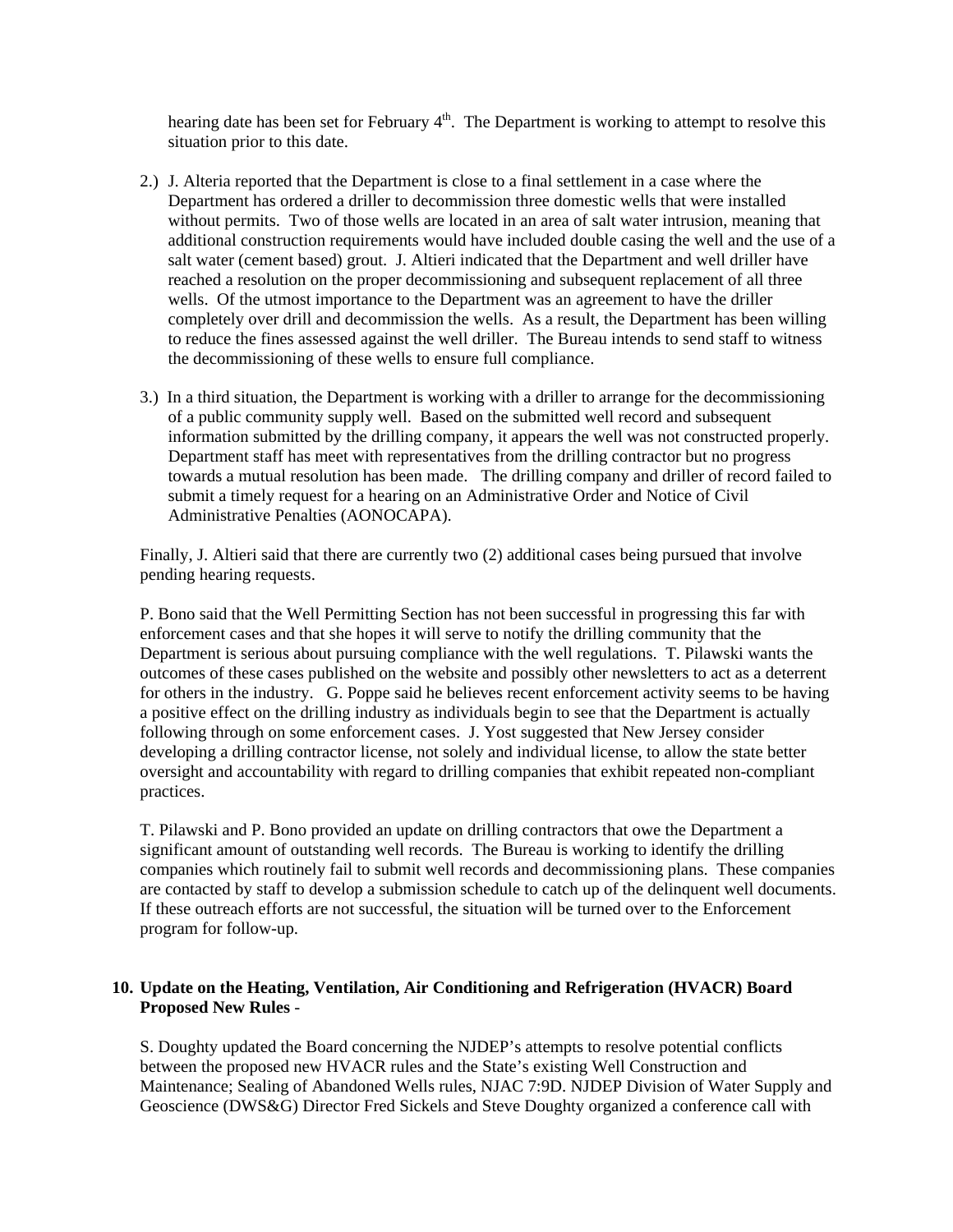HVACR Board staff (the Division of Consumer Affairs (DCA) within Law & Public Safety), members of DEP's radon protection program, and others, to ascertain the status of addressing the concerns DEP has expressed on numerous previous occasions via letter, phone, and in person. The purpose of the conference call was to convey, once again, DEP's concerns about likely conflicts between the proposed new HVACR rules and N.J.A.C. 7:9D, and to learn how DCA staff and/or the HVACR Board plan to address such concerns prior to adopting the proposed new rules. The conference call, originally scheduled for late October 2012, but postponed on a couple of occasions due to preparation for and then recovery efforts associated with Hurricane Sandy, was held on Tuesday, January 8, 2013.

At the October 11, 2012 HVACR Board meeting held in Newark (personally attended by Director Sickels and Board members G. Poppe and G. Craig), it was reported that the HVACR Board was still reviewing the written comments that previously had been submitted by the New Jersey Ground Water Association (NJGWA) and NJDEP. However, during the conference call, Burt Liebman, Director of Regulatory and Legislative Affairs with DCA stated that the Board had no intention of making changes to the rule to address NJDEP's concerns and that the adoption was moving forward as-is. Mr. Liebman stated that NJDEP's expressed concerns "were coming at the  $11<sup>th</sup>$  hour and are the Department's problem." Mr. Liebman was reminded of the following:

- 1. NJDEP had not been included in any pre-proposal information sharing, which is customary practice between sister agencies;
- 2. Immediately upon learning of the proposed new HVACR rules through a third party, DWS&G staff members have been communicating its concerns and attempting to resolve the perceived conflicts since May 2012; and
- 3. Despite DWS&G's repeated attempts to consult with the HVACR Board and staff on this matter, there has been no apparent reciprocal effort by DCA to work toward a mutual resolution of these issues.

After some further discussion, Mr. Liebman stated that DEP's noted concerns and proposed revisions to the existing proposal were too broad, and, while the NJDEP could again submit its concerns/revisions, any potential changes would be considered outside of and following the adoption of the proposed new rules, which is anticipated shortly because the proposal will expire on (March 16, 1013).

Board DAG (Jill Denyes), re-assuming her legal advisor to the Board duties from Tirza Wahrman (who has left State service), is intending to reach out to her DAG counterpart within the DCA to discuss this matter. Finally, S. Doughty and Fred Sickels have prepared a summary of related issues, which has been elevated to NJDEP Water Resources Mgmt. Assistant Commissioner Michele Sierkerka, who is expected to contact her senior-level management counterparts in NJDEP's sister agency in an attempt to resolve this matter.

# **11. License Suspension Procedures-**

T. Pilawski intends to follow up with the Department's DAGs on the acceptability of the license suspension process and form developed by Jeff Hoffman of the Department's Central Water Compliance and Enforcement region. Preliminary discussions do indicate that the current version of the regulations grant the Department authority to suspend licenses, however, the actual process for doing so must be worked out. She anticipates having an update for the Board by the March  $21<sup>st</sup>$ meeting.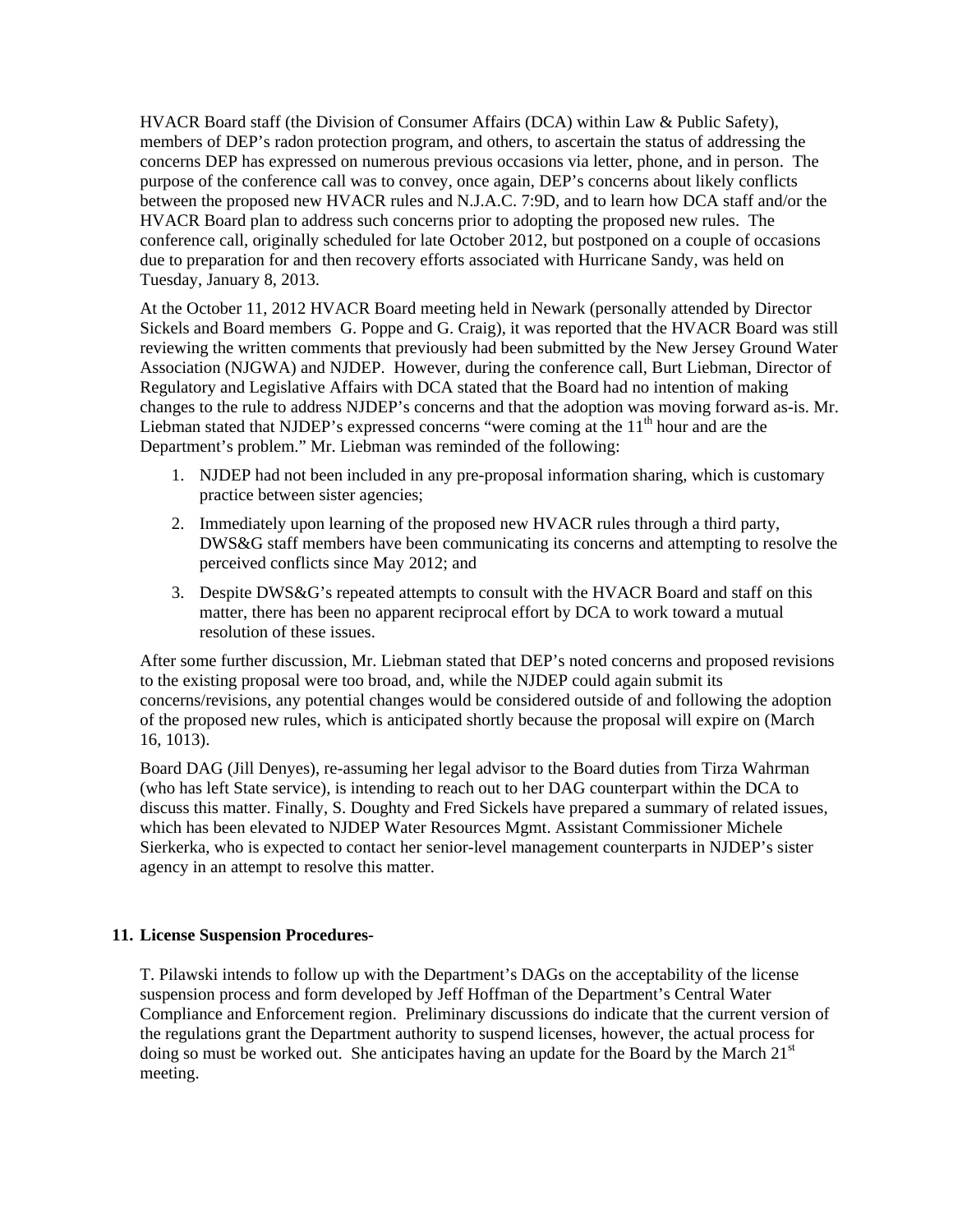#### **12. Board Website-**

J. Denyes discussed a law, which becomes effective on February 1, 2013, concerning NJ state Board websites. She noted that the Board already has a website link off the Department's Water Supply page, so the Board is at least partially in compliance. She will discuss the full content of the website with P. Bono in the coming weeks to ensure that all required content is contained within the page.

# **13. License & Regulation Topics-Well Program Updates**

#### **Historic Well Records-**

Pat Bono reported that the Historic Well Records Project that includes the scanning, indexing and data entry of historic well records has been completed. There were 147 boxes that dated back to the 1950s that were entered into the Department's computer system, NJEMS. Over 45,000 records were added to the database last year alone and the progress has made a difference in processing time and search requests for well records and other documents.

#### **Well Decommissioning Reports-**

There was also a backlog of decommissioning records awaiting review and processing. Over 9,000 decommissioning reports were reviewed and process last year with substantial assistance form the Technical staff from the Water Allocation program.

#### **Online Well Search Tool-**

M. Schumacher has been working on the online well search tool and associated Regulatory Service Portal (RSP). The RSP will serve as a security check and verify the identity of users who are requesting information from the Department. Those with DEP issued licenses will be able to log in by providing his or her license number. Once logged in, individuals can enter criteria such as: street address, permit numbers, lot and block numbers, state plane co-ordinates to retrieve well information including well depth, pump capacity and usage. If the well record was submitted electronically, this report will yield a PDF copy of the original well record. Historic paper well records will not be downloadable through the site at this time.

#### **Rule Status-**

Chairman Becker questioned the status of the regulatory revisions to N.J.A.C. 7:9D (Well Construction Regulations). T. Pilawski stated that unfortunately the draft is still under legal review and little to no progress to report. The need for the Department to promulgate emergency rules as a result of Hurricane Sandy has delayed the timing of the review of the well rule amendments. This stress on the limited staff resources of the Legal Department has put the well regulations further behind than anticipated initially.

# **14. Horizontal Drilling-**

R. Dalton raised a potential environmental concern associated with horizontal drilling. Specifically, he discussed a recent project involving drilling for a gas line in Monksville, NJ that entails a 4,000 foot long, 42 inch diameter hole ranging from 80 to 200 ft. below grade in depth. He stressed the fact that the annular space between the borehole and the pipeline is entirely ungrouted. The pipe is only reportedly pushed and/or pulled through the borehole, which is larger than the outside pipe diameter. R. Dalton expressed concern that these wells pose potential environmental risks due to lack of